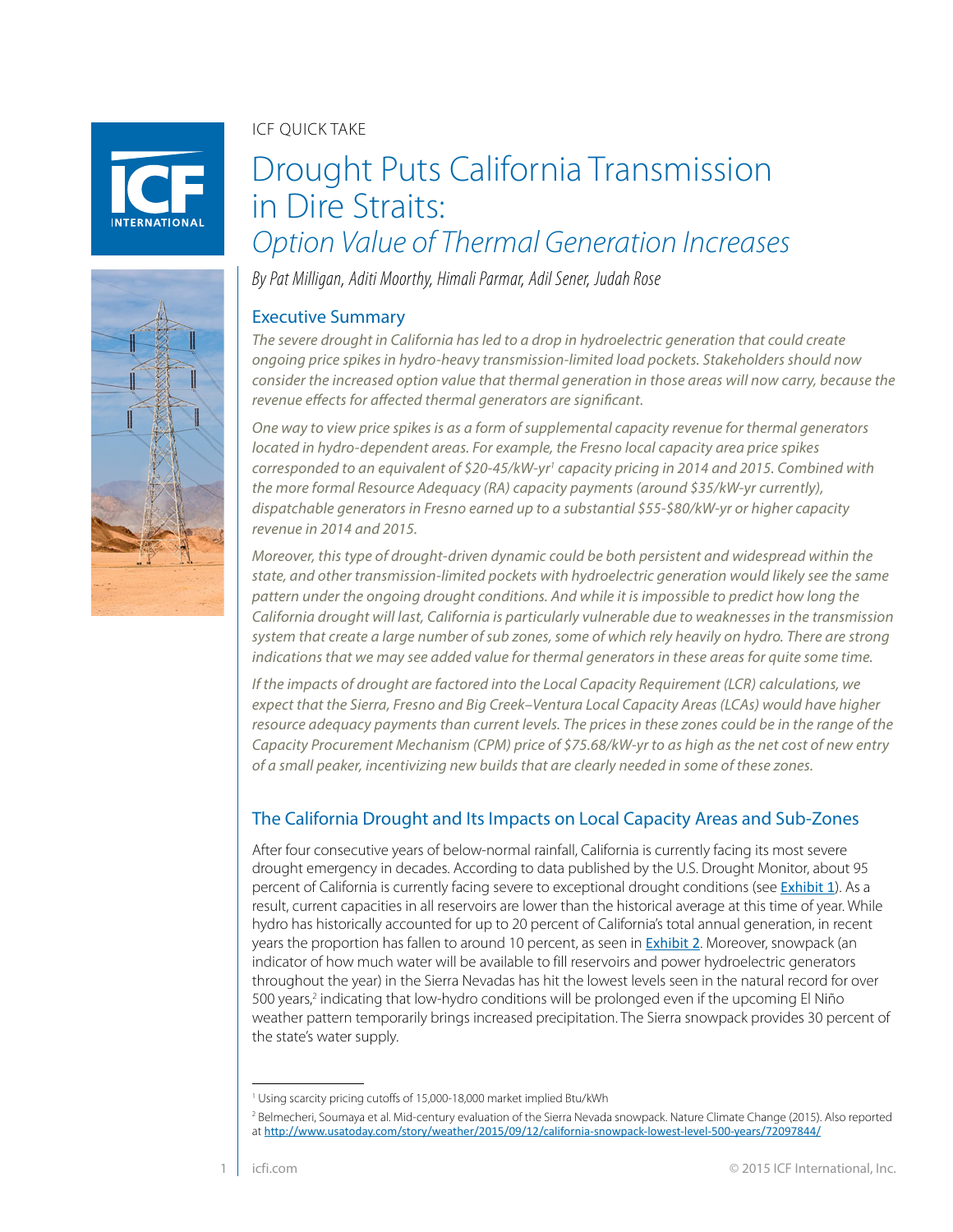<span id="page-1-0"></span>



The situation has not yet created an imminent concern for statewide resource adequacy. California ISO (CAISO) has 13,975 MW of nameplate hydroelectric capacity in its footprint, representing 18 percent of total nameplate capacity in the system. According to CAISO's 2015 Summer Assessment report, Net Qualifying Capacity (NQC) of hydro generation for resource adequacy purposes is currently 7,428 MW (53 percent reserve margin contribution),<sup>3</sup> or 13.7 percent of total generating resources as counted towards resource adequacy. In calculating the expected operating reserve margin for 2015 (which accounts for generator outages and derates), CAISO estimated an additional hydro derate of between 1,511 MW (Base Case) and 2,733 MW (Extreme Case) due to drought. In the base case, including the additional loss of 1,511 MW of hydro, CAISO's overall expected actual reserve margin for summer 2015 is 25.3 percent, exceeding the target of 15 percent. Even with the extreme case derate, the reserve margin would be 23 percent, still not enough to threaten system-wide supply margins.



**Exhibit 1: Drought information for California as of October 20, 2015**

*Source: U.S. Drought Monitor*

The more pressing issue relates to transmission. Weaknesses in the transmission system leave a significant number of zones with limited import capabilities compared to their demand level, and these zones must therefore rely on local resources. CAISO demarcates 10 transmission-limited Local Capacity Areas (LCAs), and, within these areas, 51 individual sub-zones.4 These LCAs and sub-zones are determined by CAISO based on transmission security analysis (TSA).<sup>5</sup> CAISO requires that each LCA and sub-zone individually show adequate local resources under contract to satisfy transmission security requirements. These requirements are known as Local Capacity Requirements (LCRs).

<sup>3</sup> The 2015 NQC calculates the derate for 2015 as the average of the actual derates over 2011-2013, and this is already accounted for in the NQC capacity of 7,428 MW.

<sup>4</sup> The very existence of 51 local sub zones indicates the general weakness in the transmission grid that remains even after significant recent investments in transmission — in most cases to support renewables.

<sup>&</sup>lt;sup>5</sup> In very simple terms, TSA is a contingency analysis where models assess different combinations of transmission contingencies (unplanned disconnections), and calculate how much local capacity is required to meet reliability criteria set by the North American Electric Reliability Corporation (NERC). Two standards are applied in this analysis: NERC Category B (the single most critical system loss, or N-1) and Category C (loss of the two most critical system elements, or N-1-1). While long-term procurement planning (LTPP) is organized around Category B, CAISO uses Category C for planning local resource adequacy.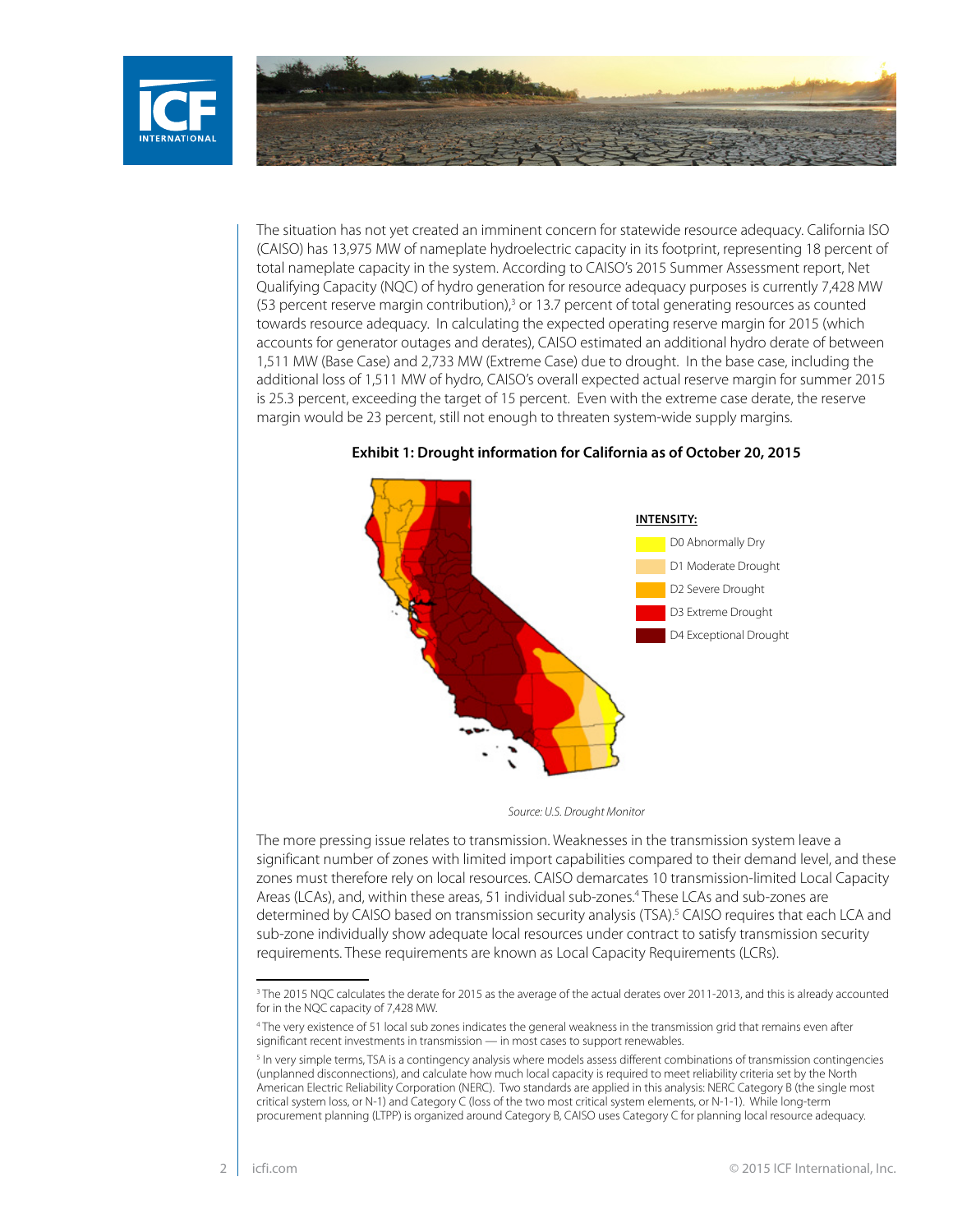<span id="page-2-0"></span>



Some of these LCAs and sub-zones are very dependent on hydro resources to fulfill their LCRs. Among the 10 LCAs, three rely on more than 1 GW of local hydro capacity: Fresno, Sierra and Big Creek-Ventura, as seen in Exhibit 2.

| <b>LCA</b>               | NQC of hydro resources (MW) | <b>Hydro % of total capacity</b> |
|--------------------------|-----------------------------|----------------------------------|
| <b>NCNB</b>              | 21                          | 2%                               |
| Kern                     | $\overline{0}$              | 0%                               |
| Fresno                   | 1,936                       | 69%                              |
| LA Basin                 | 299                         | 3%                               |
| <b>Big Creek-Ventura</b> | 1,221                       | 23%                              |
| Bay Area                 | $\overline{0}$              | 0%                               |
| Humboldt                 | $\overline{0}$              | 0%                               |
| <b>Sierra</b>            | 1,473                       | 68%                              |
| San Diego                | 44                          | 1%                               |
| Stockton                 | 210                         | 35%                              |

#### **Exhibit 2: Hydro Resources of CAISO LCAs**

*Source: CAISO 2016 Final Local Capacity Technical Analysis and 2015 NQC List* 

In the 2016 CAISO transmission security analysis, the Fresno, Sierra, and Big Creek<sup>6</sup> LCAs contain 7 sub-zones that will be capacity-deficient, and several other sub-zones which barely clear the requirements, **even assuming hydro-normal conditions**. As noted, these deficiencies factor into the determination of local sourcing requirements and long term procurement objectives. Siting, permitting and procurement of capacity can be challenging in California, especially if units over 50 MW are required (which face greater restrictions than smaller units). Transmission improvements also face extensive lead times and permitting processes, often several years from first identification. Therefore, even after a determination of need, the system may remain stressed for extended time periods before improvements can be realized.

[Exhibit 3](#page-3-0) plots generation resources in critical sub-zones with the potential for hydro derate of up to 37 percent. As seen below, if hydro resources are unavailable due to the persistence of drought, these areas could experience a serious shortage of capacity.

<sup>6</sup> Big Creek and Ventura are aggregated into one LCA but are distinct areas; Ventura has no hydro capacity.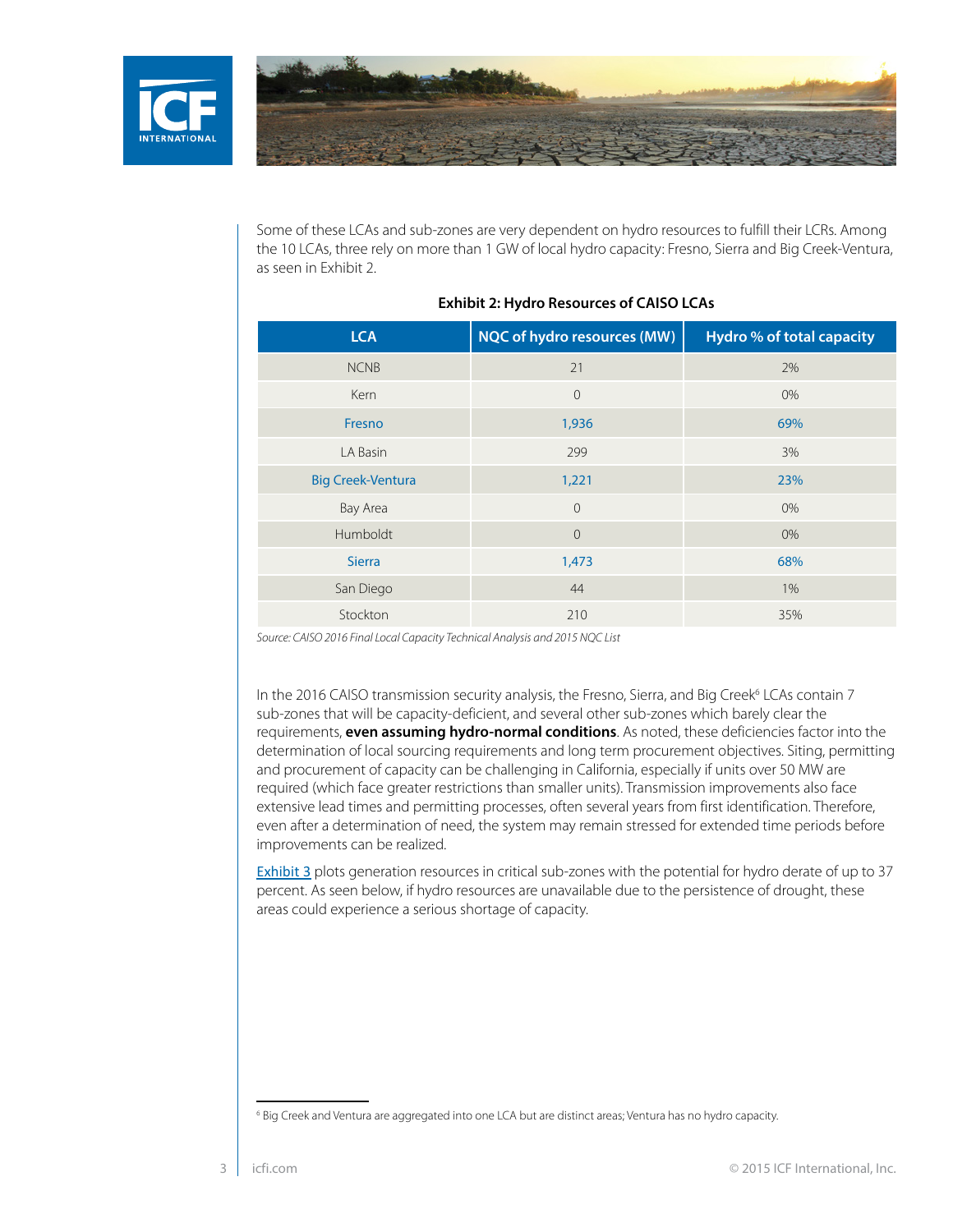<span id="page-3-0"></span>



#### **Exhibit 3: Generating Capacity and LCA Requirements in 2016 in Hydro-dependent Sub-zones**

The effects of drought on hydrodependent transmission-limited areas have already been seen in the past couple of years, most sharply in the Fresno LCA, which has experienced summer prices spiking above the surrounding NP-15 zone. In 2014 and into 2015<sup>7</sup> so far, the annual aroundthe-clock (ATC) day-ahead energy price in some Fresno nodes was roughly \$10-11/MWh higher than the NP-15 price, with more frequent spikes into the hundreds of dollars per MWh, as shown at right.

#### **Exhibit 4: Example of Premium Pricing in Fresno Area, 7/1/2015**



*Source: CAISO*

7 Through October 2015.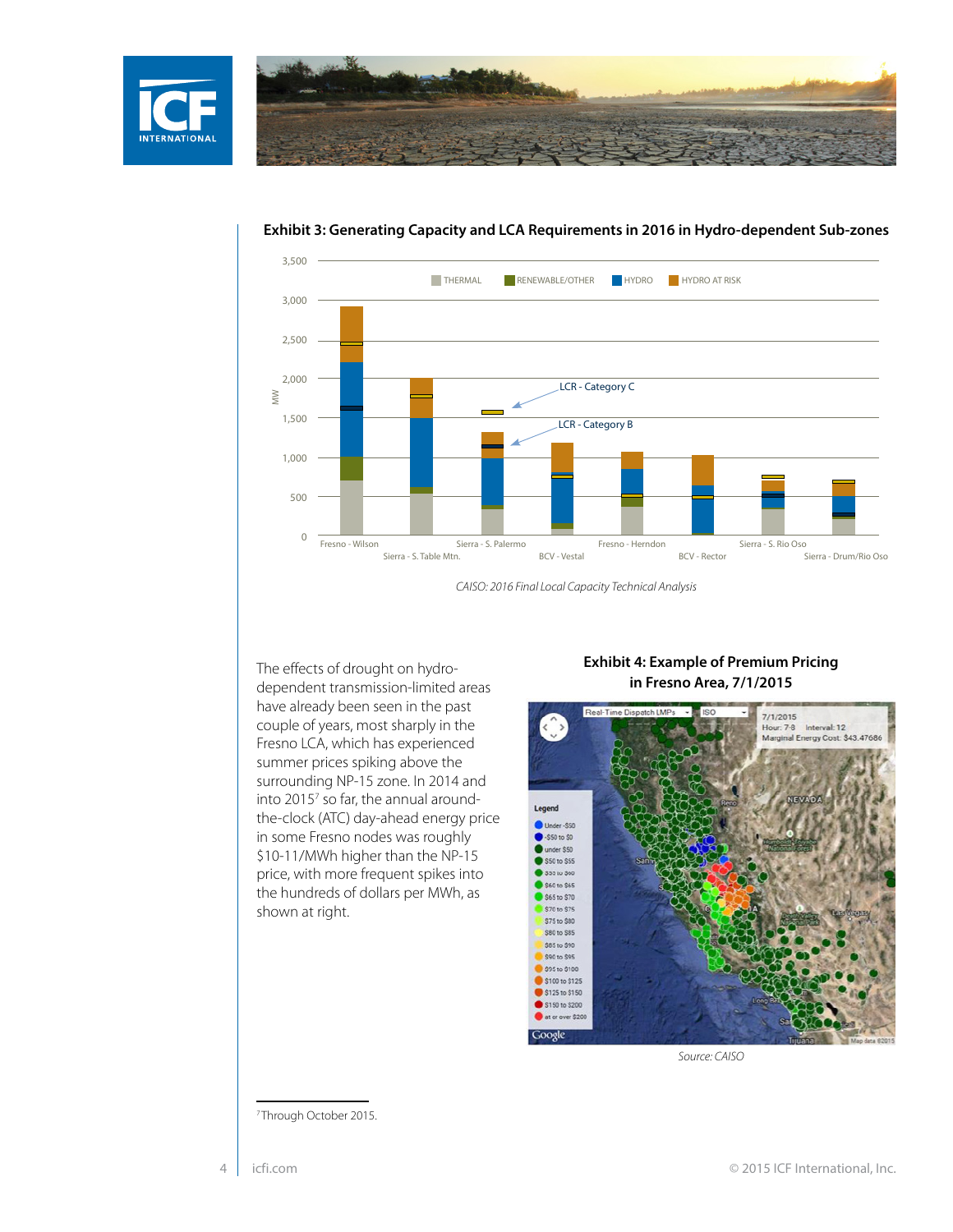



Such price spikes above the highest peaking plant bids can be thought of as additional capacity revenues. Peaking-dispatchable generators in Fresno have therefore captured implied premiums of \$20-45/kW-yr over the past two years, as seen in Exhibit 5.8 Combined with RA payments, the total translates into \$55-\$80/kW-yr capacity prices for merchant thermal generators located in this area, close to the CPM floor price of \$75.68/kW-yr.

| <b>Scarcity Premium</b><br>Range (\$/kW-yr.) | 2010        | 2011        | 2012        | 2013        | 2014          | 2015 YTD      |
|----------------------------------------------|-------------|-------------|-------------|-------------|---------------|---------------|
| <b>Fresno LCA</b>                            | $0.0 - 1.0$ | $0.1 - 0.5$ | $36 - 70$   | $1.9 - 8.1$ | $20.3 - 43.1$ | $199 - 371$   |
| Sierra LCA                                   | $0.5 - 1.0$ | $0.1 - 0.9$ | $5.4 - 9.2$ | $22 - 45$   | $82 - 131$    | $15.0 - 22.5$ |
| <b>NP-15</b>                                 | $0.4 - 0.8$ | $0.0 - 0.3$ | $39 - 66$   | $1.5 - 3.0$ | $0.7 - 3.6$   | $3.1 - 8.6$   |

#### **Exhibit 5: Implied Scarcity Premium Ranges, Based on 15,000-18,000 Btu/kWh Scarcity Cut-offs**

*Source: ICF, SNL*

### Potential Winners

Owners of thermal generators in these transmission-limited areas are presented with additional option value against a possible generation shortage due to drought. [Exhibit 6](#page-5-0) shows operating thermal plants over 20 MW NQC within the Sierra, Fresno and Big Creek LCAs. There is roughly 2,685 MW of thermal generation in these zones. Calpine owns roughly 800 MW NQC, followed by Chevron (592 MW) and Carlyle (255 MW). While these assets are notable, other assets and zones may also face upside pricing potential.

A significant portion (73 percent of MW) of the plants in Exhibit 6 are currently under contract. Following the expiration of these contracts, utilities will need to find new ways to engage these plants and keep them in the market. Faced with merchant energy and capacity payments, many of these plants may opt to mothball or retire, putting local transmission systems under further stress. In the absence of a broader market reform such as the adoption of a centralized capacity market or the institution of a scarcity pricing mechanism with higher price caps, we believe that the only viable near-term generation option for utilities would be re-contracting of these assets.<sup>9</sup>

<sup>&</sup>lt;sup>8</sup> Scarcity premiums presented are for a cut-off heat range of 15,000-18,000Btu/kWh. Power plants in California typically do not see a heat rate higher than 11,000Btu/kWh. Some peakers have a heat rate of around 18,000 Btu/kWh, the highest in the state. 9 Alternatives include transmission, which can have its own challenges in California, or demand side programs, which can also be challenging to implement for specified areas.